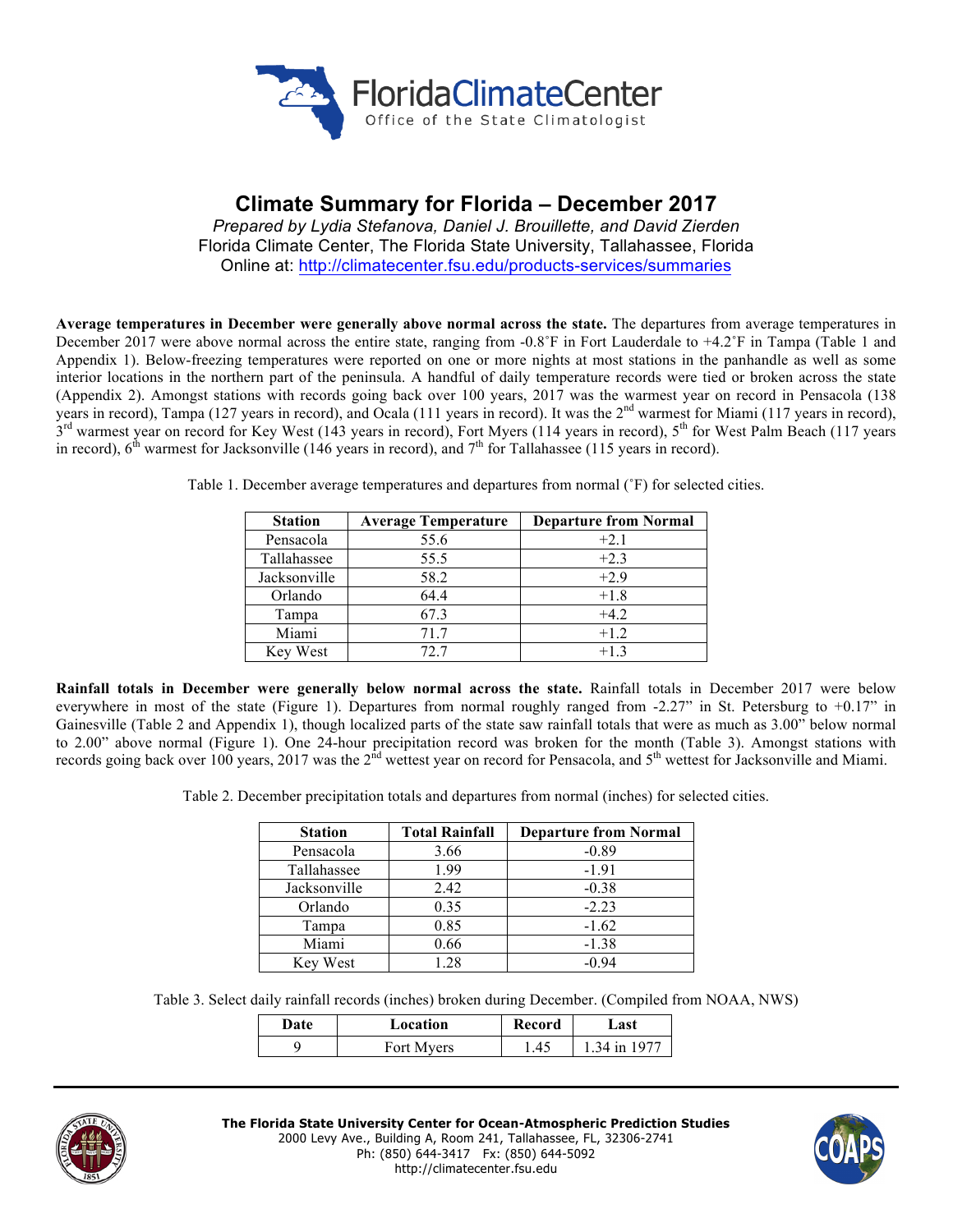Figure 1. A graphical depiction of the monthly rainfall departure from normal (inches) for December is given in the figure below (courtesy of NOAA, NWS).



## **La Ni**ñ**a Conditions are Present in the Pacific.**

Based on current data and forecast models, the Climate Prediction Center (CPC) the ENSO alert system status is set to La Niña Advisory. La Niña conditions are currently present, with below normal sea surface temperatures across the central and eastern equatorial Pacific Ocean. Forecast models predict that La Niña conditions will continue through the winter, with a transition to ENSOneutral likely during mid- to late spring 2018. Taking into account the ENSO forecast and long-term trends, the CPC seasonal outlook favors above-normal temperatures and below-normal precipitation for Florida through March 2018.

## **Hazardous Weather Events in December.**

December 2017 was a relatively quiet month for Florida, with 59 hazardous weather events recorded throughout the state. Over twothirds of the hazardous weather reports for December were made on the  $9<sup>th</sup>$  of the month and associated with a cold front passage. On that date, strong winds were reported across the central and south portions of the state, with gusts up to 58mph seen in Collier County; a few instances of light snow were reported in the panhandle, and ice over a bridge in Escambia County led to a fatal crash. Multiple instances of hazardous driving conditions due to dense fog were reported on the  $22<sup>nd</sup>$  and  $29<sup>th</sup>$  of the month in the southern portion of the state, with reduced visibility ranging from less than one quarter mile to just a few feet.

Table 4. Breakdown of storm reports submitted in Florida during the month of December. (Compiled from Iowa State University/Iowa Environmental Mesonet.)

| <b>Report Type</b>                  | <b>Number of Reports</b> |
|-------------------------------------|--------------------------|
| High Winds                          | 36                       |
| Dense Fog                           |                          |
| Tornadoes/Funnel Clouds/Waterspouts | 0/1/3                    |
| Snow                                |                          |
| Heavy Rain                          |                          |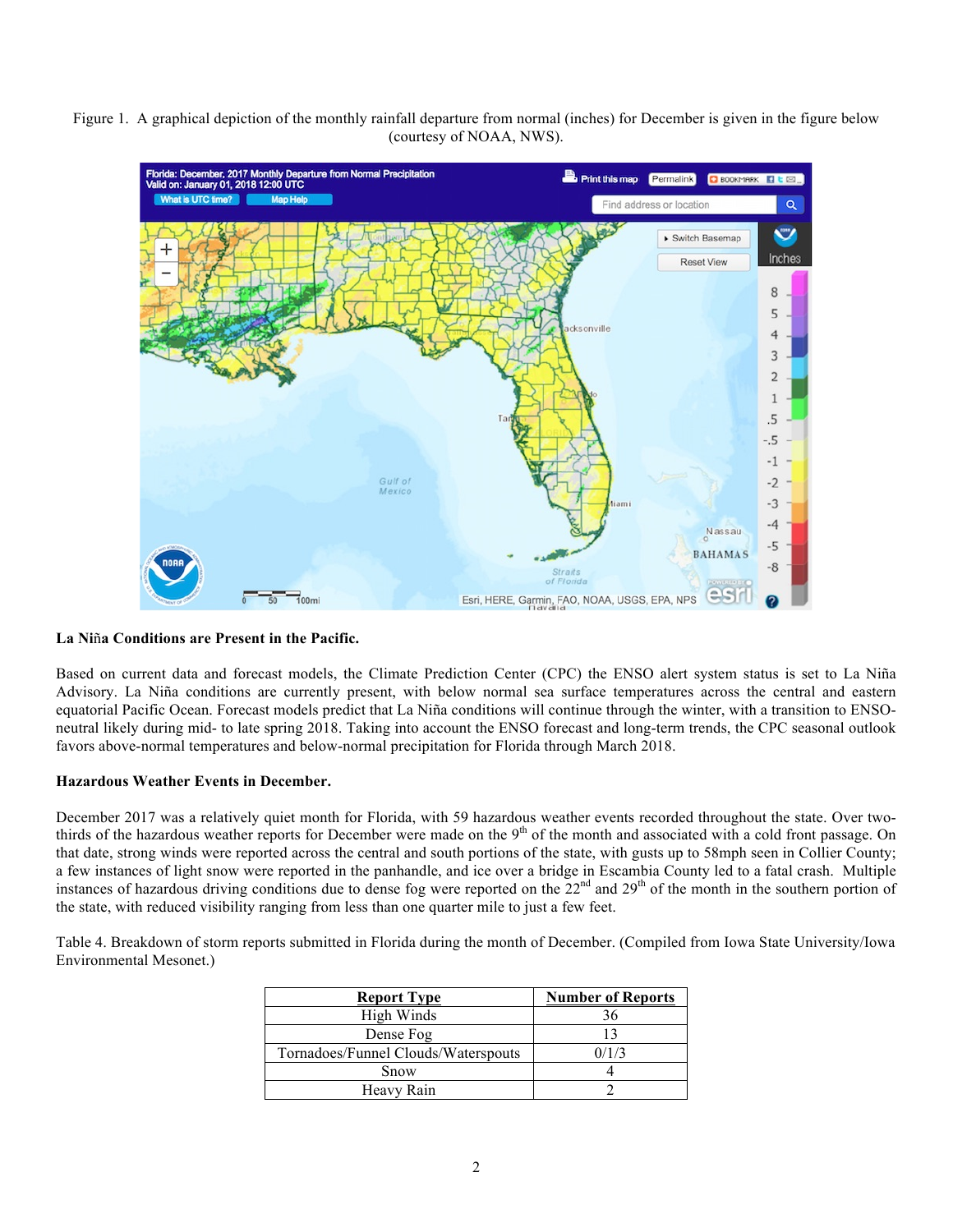#### **Drought-Related Impacts.**

At the end of November, about 22% of the state was experiencing abnormally dry (D0) conditions, and about 12% of the state (including Bay, Calhoun, Gadsden, Gulf, Holmes, Jackson, Franklin, Liberty, Washington, and parts of Leon, Walton, Wakulla Counties) was under moderate drought (D1). As the month progressed, D0 conditions were lifted from Alachua, Baker, Bradford, Citrus, Gilchrist, Levy, Marion, Union, and most of Dixie County. At the same time, the area covered by D1 conditions expanded further westward, into Jefferson, Madison, northwest Taylor and northwest Hamilton counties. Overall, about 9.5% of the state is under D0, and about 18% - under D1 conditions. As of the latest U.S. Drought monitor report, released on December  $26<sup>th</sup>$ , approximately 765, 000 Florida citizens are currently in drought-impacted areas.

The water levels in Lake Okeechobee have been gradually returning down closer to normal values for this time of the year, and measured at 15.49 feet at the end of December.



#### **Agriculture-Related Impacts.**

At the beginning of December, topsoil moisture levels across the state were mainly adequate (50%) to short (29%), with some surplus and few very short values. This distribution remained in effect for the duration of the month, with only minor changes. The citrus region remained drought-free throughout the month, but most groves were running irrigation to compensate for only sporadic rainfall. Some growers reported early blooming, possibly affected by warmer temperatures. Some vegetables in Palm Beach County also required irrigation due to insufficient rainfall, and some vegetable crops in southern counties saw increase in disease resulting from foggy conditions. Pasture quality is seasonally declining, and was affected by generally low amounts of rainfall. Some pastures were reported damaged by frost in Dixie, Jackson, Osceola and Walton Counties. Cattle are provided supplemental feeding as necessary and remain in mostly good conditions.